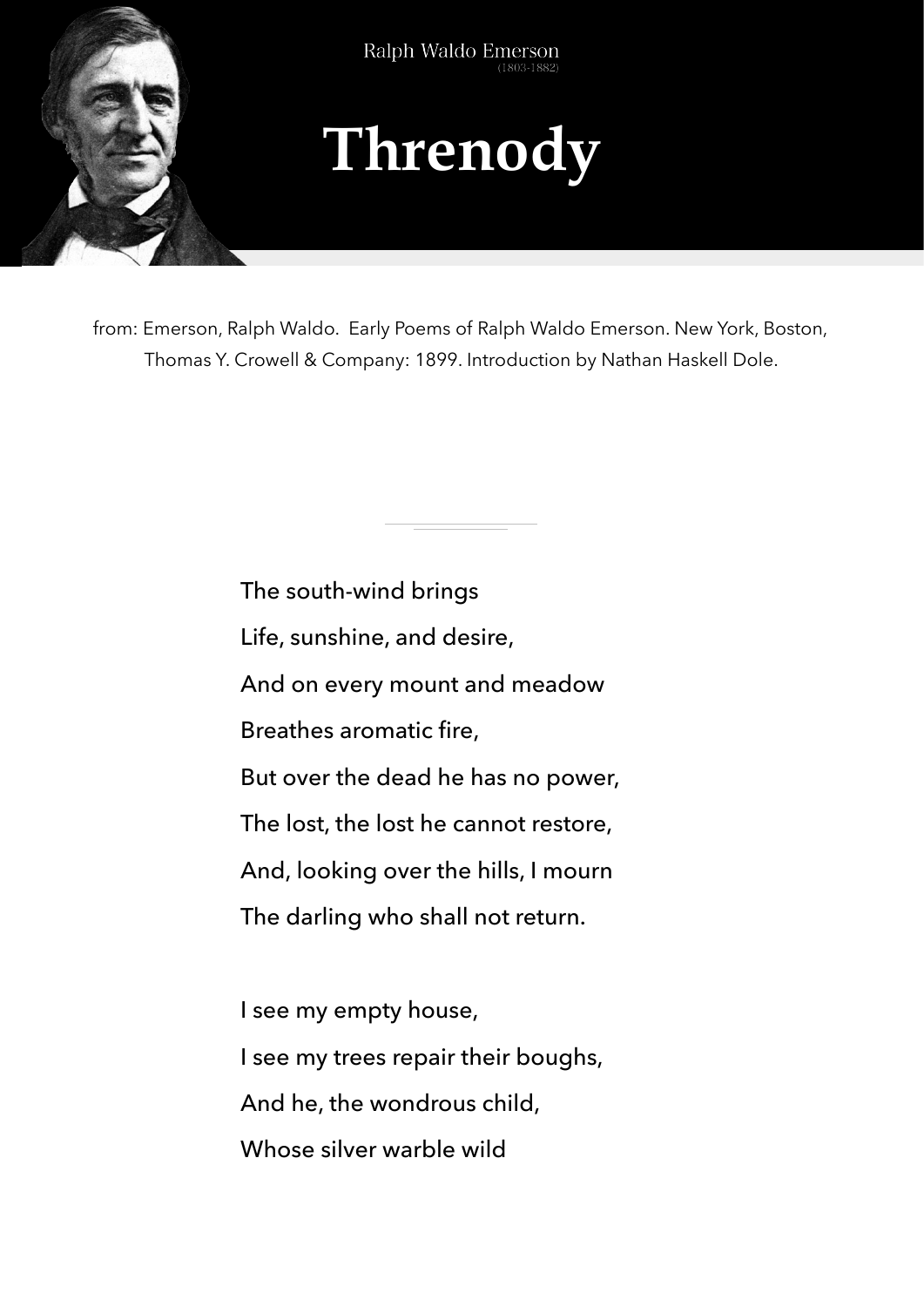Outvalued every pulsing sound Within the air's cerulean round, The hyacinthine boy, for whom Morn well might break, and April bloom, The gracious boy, who did adorn The world whereinto he was born, And by his countenance repay The favor of the loving Day, Has disappeared from the Day's eye; Far and wide she cannot find him, My hopes pursue, they cannot bind him. Returned this day the south-wind searches And finds young pines and budding birches, But finds not the budding man; Nature who lost him, cannot remake him; Fate let him fall, Fate can't retake him; Nature, Fate, men, him seek in vain.

And whither now, my truant wise and sweet, Oh, whither tend thy feet? I had the right, few days ago, Thy steps to watch, thy place to know;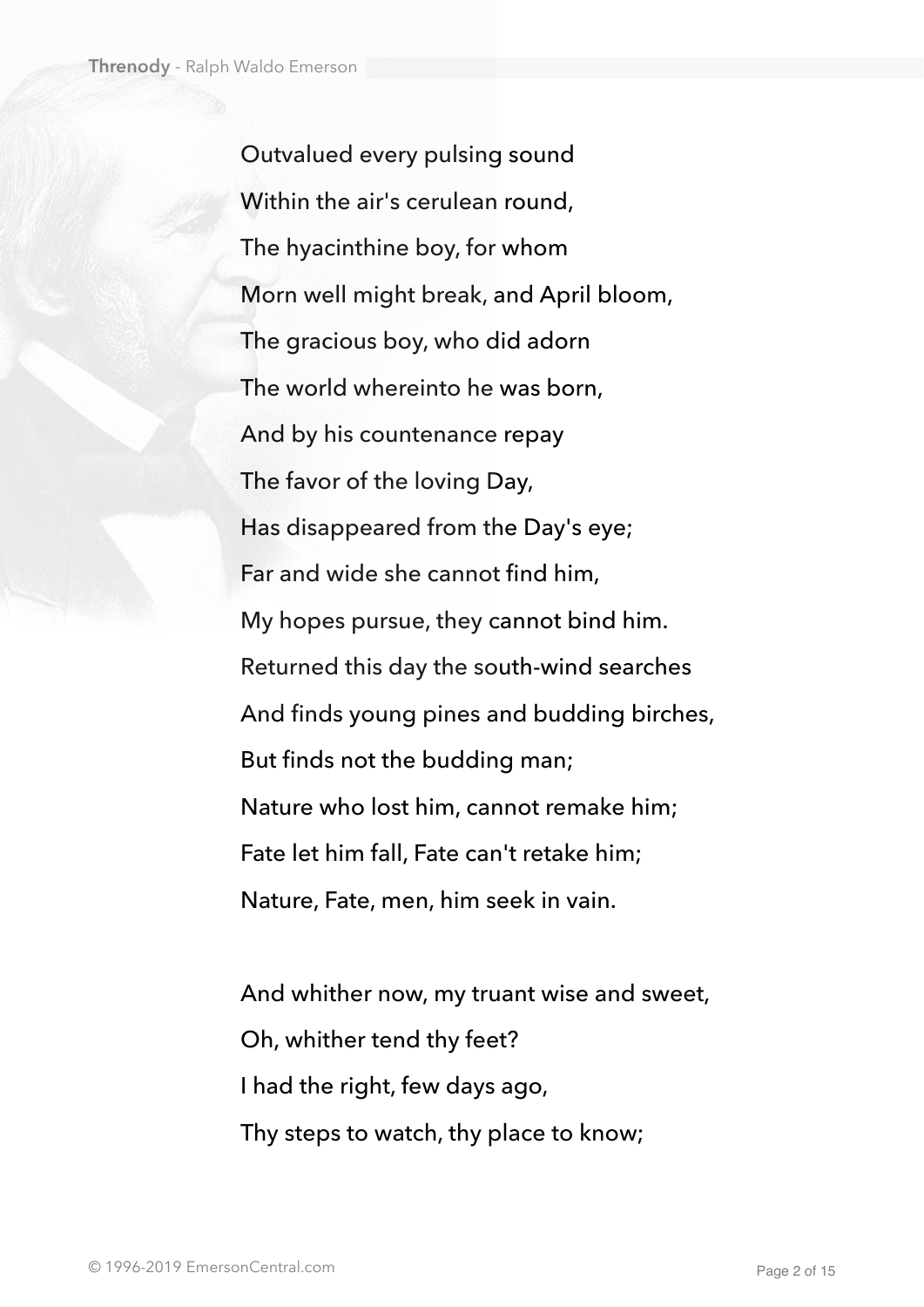How have I forfeited the right? Hast thou forgot me in a new delight? I hearken for thy household cheer, O eloquent child! Whose voice, an equal messenger, Conveyed thy meaning mild. What though the pains and joys Whereof it spoke were toys Fitting his age and ken; Yet fairest dames and bearded men, Who heard the sweet request So gentle, wise, and grave, Bended with joy to his behest, And let the world's affairs go by, Awhile to share his cordial game, Or mend his wicker wagon frame, Still plotting how their hungry ear That winsome voice again might hear, For his lips could well pronounce Words that were persuasions.

Gentlest guardians marked serene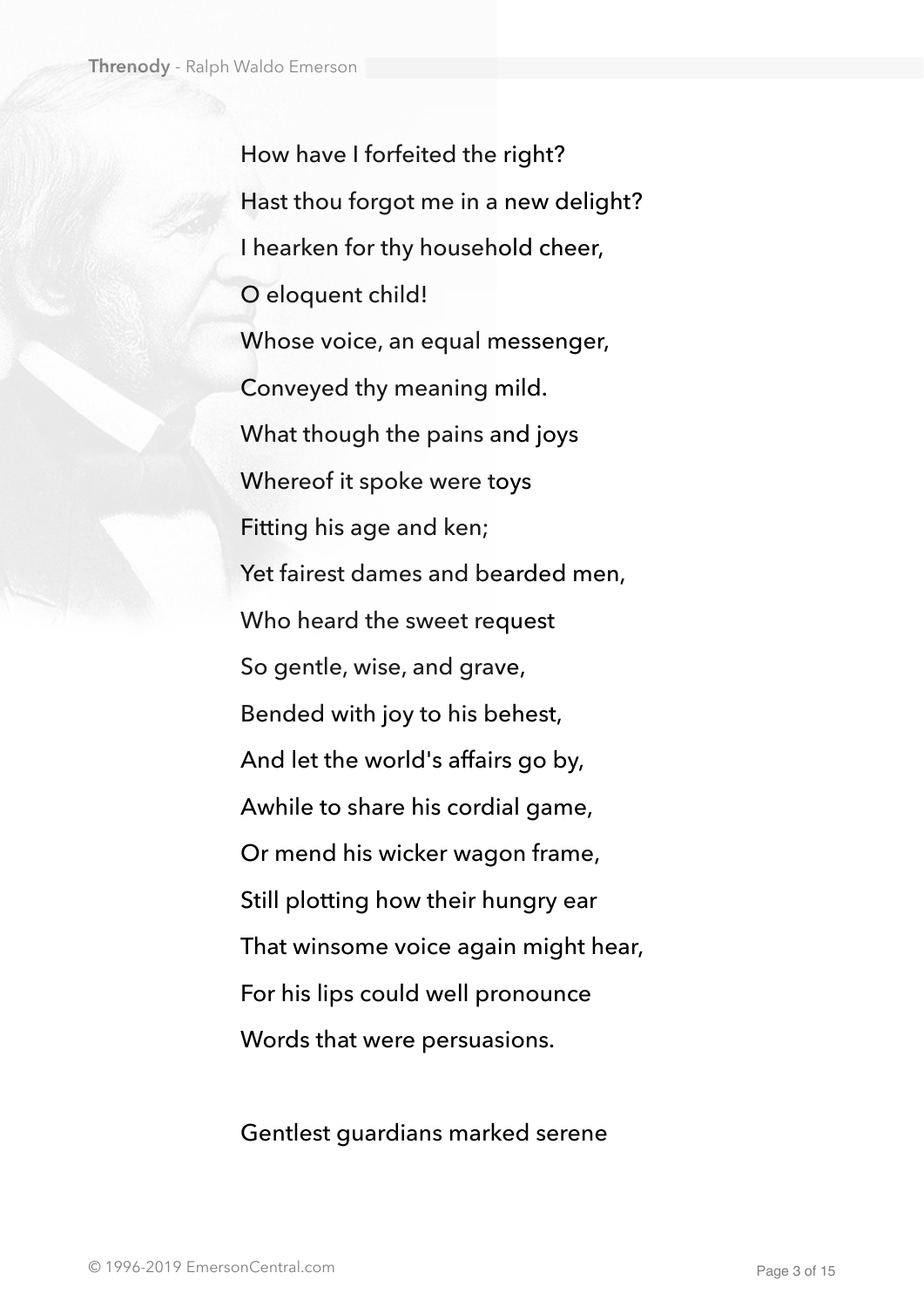His early hope, his liberal mien, Took counsel from his guiding eyes To make this wisdom earthly wise. Ah! vainly do these eyes recall The school-march, each day's festival, When every morn my bosom glowed To watch the convoy on the road; The babe in willow wagon closed, With rolling eyes and face composed, With children forward and behind, Like Cupids studiously inclined, And he, the Chieftain, paced beside, The centre of the troop allied, With sunny face of sweet repose, To guard the babe from fancied foes, The little Captain innocent Took the eye with him as he went, Each village senior paused to scan And speak the lovely caravan.

From the window I look out To mark thy beautiful parade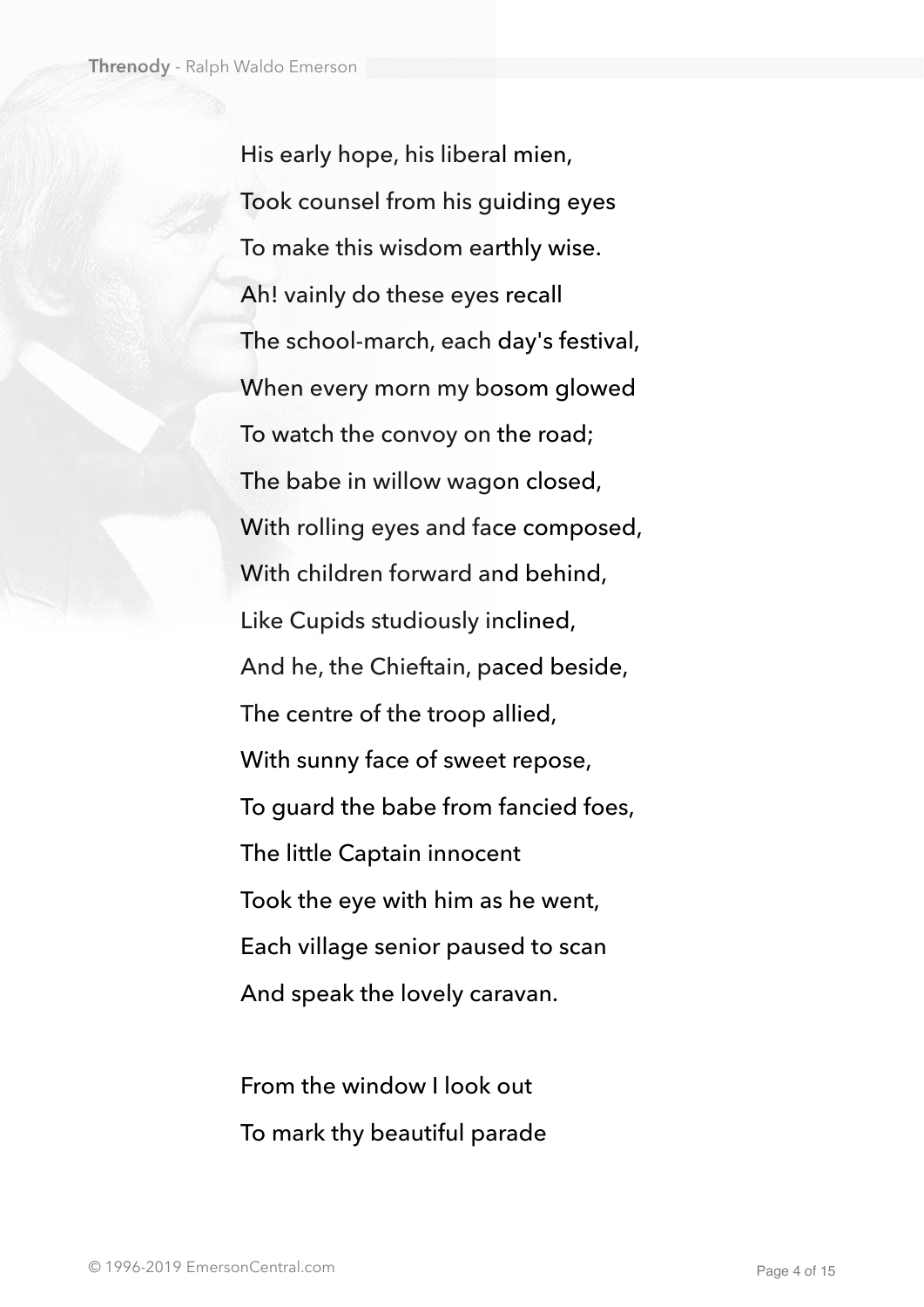Stately marching in cap and coat To some tune by fairies played; A music heard by thee alone To works as noble led thee on. Now love and pride, alas, in vain, Up and down their glances strain. The painted sled stands where it stood, The kennel by the corded wood, The gathered sticks to stanch the wall Of the snow-tower, when snow should fall, The ominous hole he dug in the sand, And childhood's castles built or planned. His daily haunts I well discern, The poultry yard, the shed, the barn, And every inch of garden ground Paced by the blessed feet around, From the road-side to the brook; Whereinto he loved to look. Step the meek birds where erst they ranged, The wintry garden lies unchanged, The brook into the stream runs on, But the deep-eyed Boy is gone.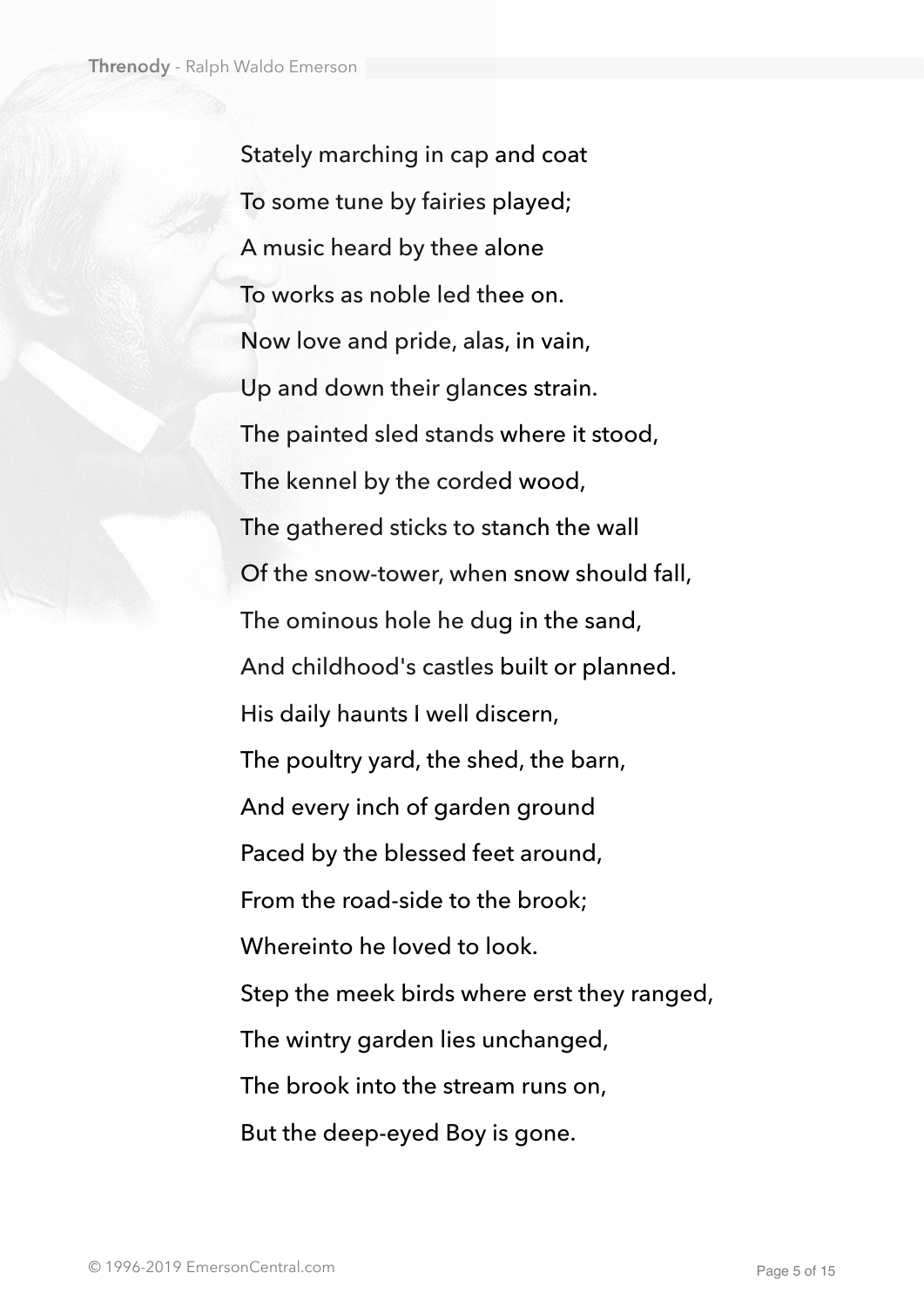On that shaded day,

Dark with more clouds than tempests are, When thou didst yield thy innocent breath In bird-like heavings unto death, Night came, and Nature had not thee, I said, we are mates in misery. The morrow dawned with needless glow, Each snow-bird chirped, each fowl must crow, Each tramper started, but the feet Of the most beautiful and sweet Of human youth had left the hill And garden,they were bound and still, There's not a sparrow or a wren, There's not a blade of autumn grain, Which the four seasons do not tend, And tides of life and increase lend, And every chick of every bird, And weed and rock-moss is preferred. O ostriches' forgetfulness! O loss of larger in the less! Was there no star that could be sent.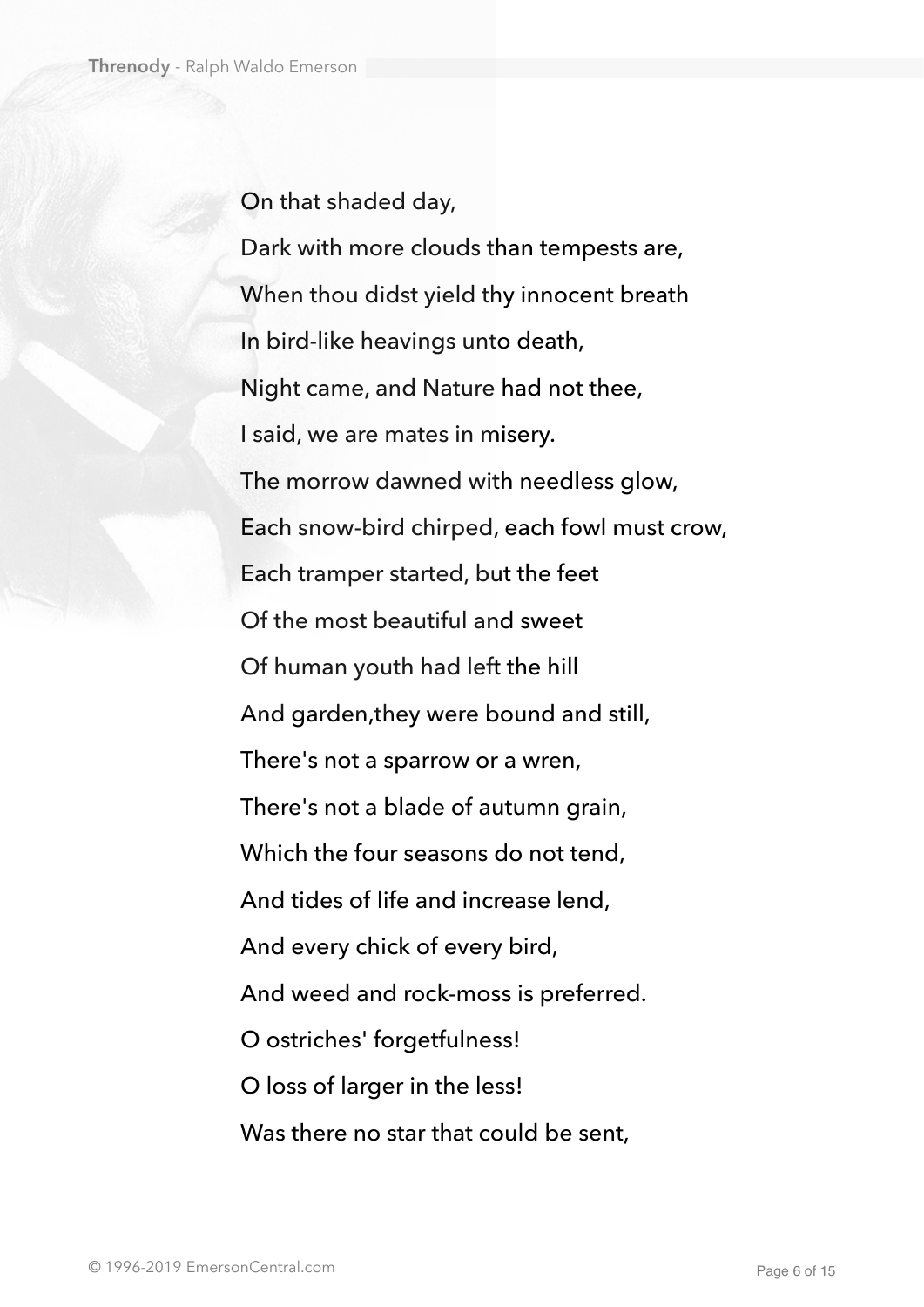No watcher in the firmament, No angel from the countless host, That loiters round the crystal coast, Could stoop to heal that only child, Nature's sweet marvel undefiled, And keep the blossom of the earth, Which all her harvests were not worth? Not mine, I never called thee mine, But nature's heir, if I repine, And, seeing rashly torn and moved, Not what I made, but what I loved. Grow early old with grief that then Must to the wastes of nature go, 'Tis because a general hope Was quenched, and all must doubt and grope For flattering planets seemed to say, This child should ills of ages stay, By wondrous tongue and guided pen Bring the flown muses back to men. Perchance, not he, but nature ailed, The world, and not the infant failed, It was not ripe yet, to sustain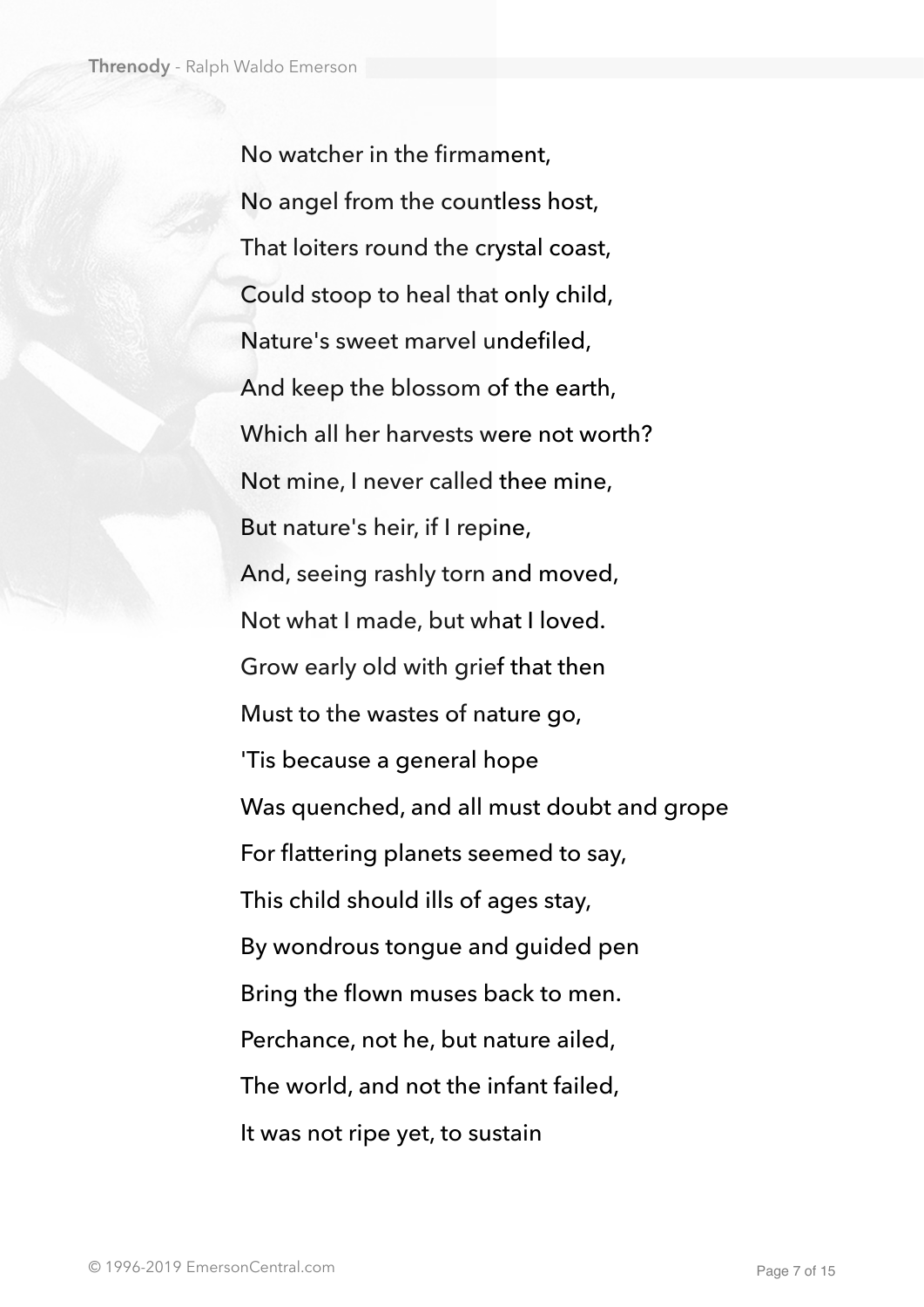A genius of so fine a strain, Who gazed upon the sun and moon As if he came unto his own, And pregnant with his grander thought, Brought the old order into doubt. Awhile his beauty their beauty tried, They could not feed him, and he died, And wandered backward as in scorn To wait an Ζon to be born. Ill day which made this beauty waste; Plight broken, this high face defaced! Some went and came about the dead, And some in books of solace read, Some to their friends the tidings say, Some went to write, some went to pray, One tarried here, there hurried one, But their heart abode with none. Covetous death bereaved us all To aggrandize one funeral. The eager Fate which carried thee Took the largest part of me. For this losing is true dying,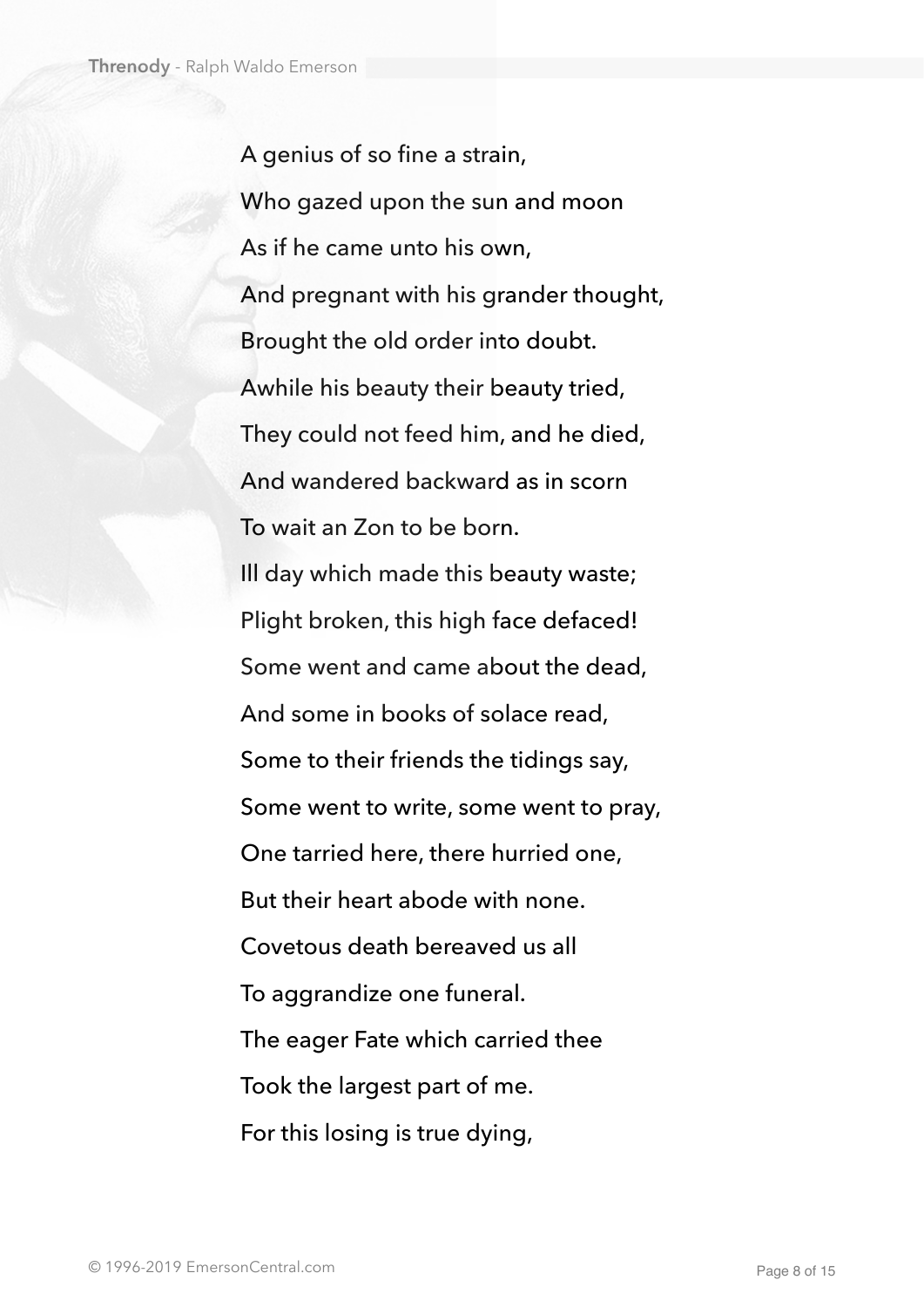This is lordly man's down-lying, This is slow but sure reclining, Star by star his world resigning.

O child of Paradise! Boy who made dear his father's home In whose deep eyes Men read the welfare of the times to come; I am too much bereft; The world dishonored thou hast left; O truths and natures costly lie; O trusted, broken prophecy! O richest fortune sourly crossed; Born for the future, to the future lost!

The deep Heart answered, Weepest thou? Worthier cause for passion wild, If I had not taken the child. And deemest thou as those who pore With aged eyes short way before? Think'st Beauty vanished from the coast Of matter, and thy darling lost?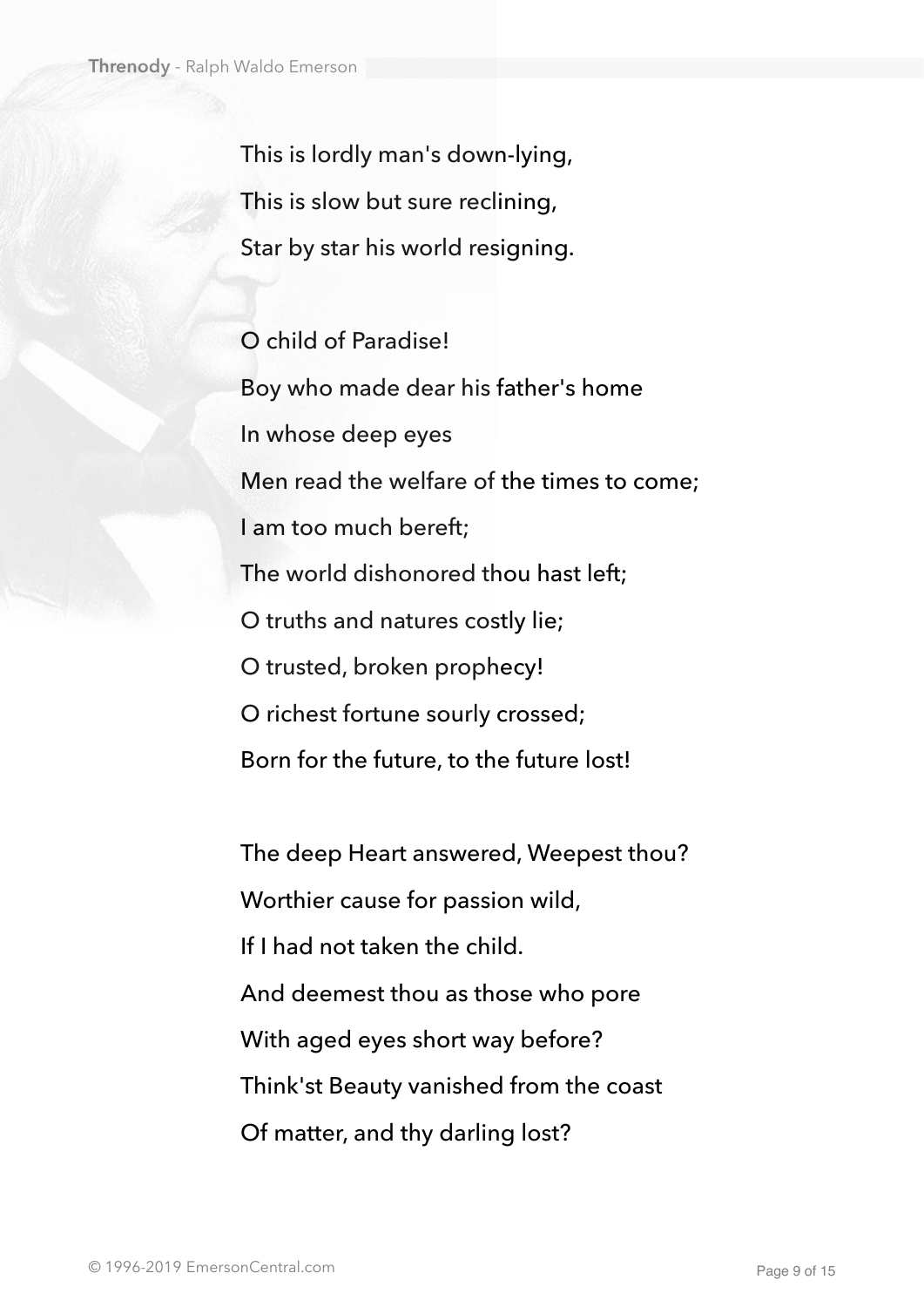Taught he not thee, the man of eld, Whose eyes within his eyes beheld Heaven's numerous hierarchy span The mystic gulf from God to man? To be alone wilt thou begin, When worlds of lovers hem thee in? To-morrow, when the masks shall fall That dizen nature's carnival, The pure shall see, by their own will, Which overflowing love shall fill, 'Tis not within the force of Fate The fate-conjoined to separate. But thou, my votary, weepest thou? I gave thee sight, where is it now? I taught thy heart beyond the reach Of ritual, Bible, or of speech; Wrote in thy mind's transparent table As far as the incommunicable; Taught thee each private sign to raise Lit by the supersolar blaze. Past utterance and past belief, And past the blasphemy of grief,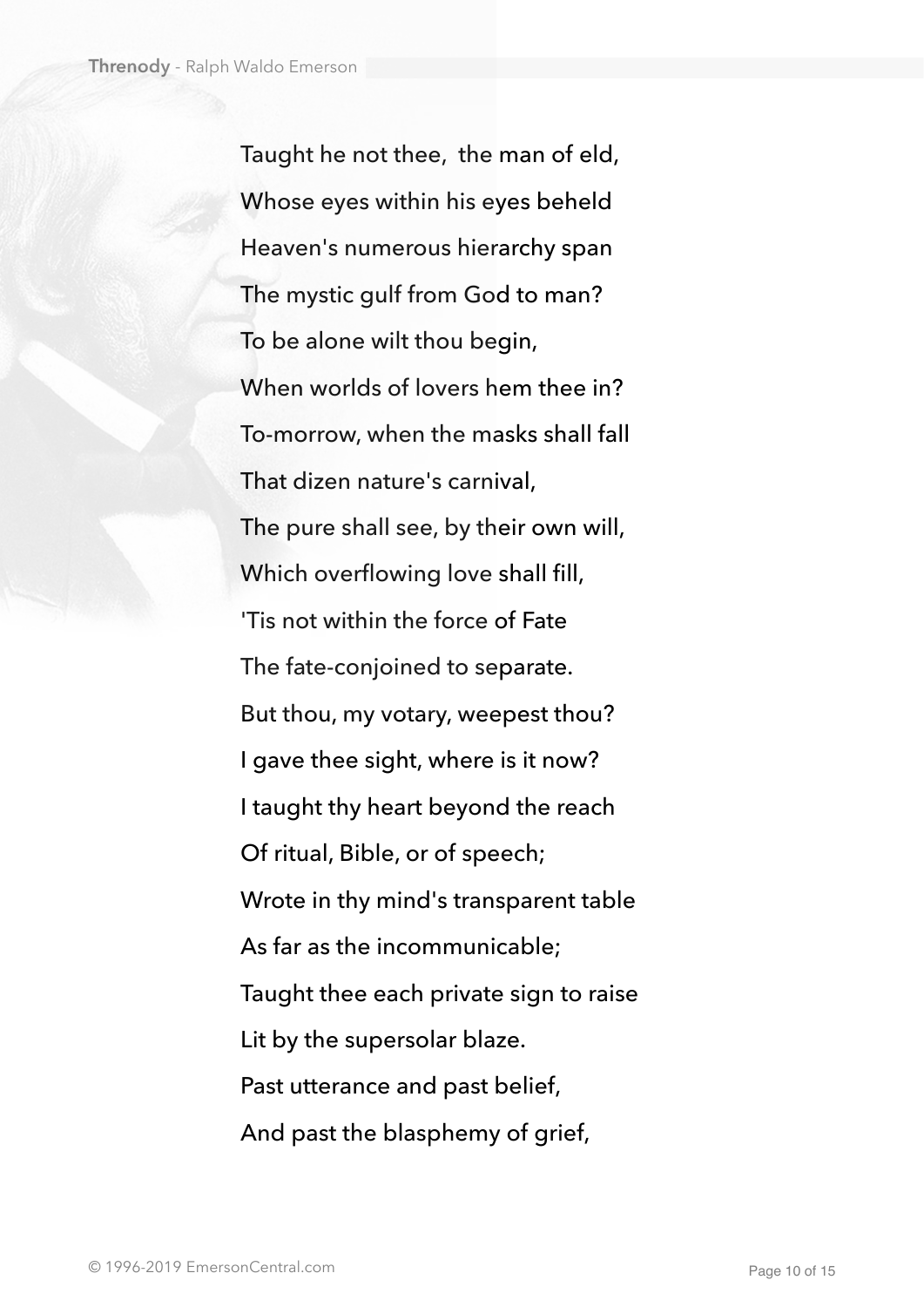The mysteries of nature's heart, And though no muse can these impart, Throb thine with nature's throbbing breast, And all is clear from east to west.

I came to thee as to a friend, Dearest, to thee I did not send Tutors, but a joyful eye, Innocence that matched the sky, Lovely locks a form of wonder, Laughter rich as woodland thunder; That thou might'st entertain apart The richest flowering of all art; And, as the great all-loving Day Through smallest chambers takes its way, That thou might'st break thy daily bread With Prophet, Saviour, and head; That thou might'st cherish for thine own The riches of sweet Mary's Son, Boy-Rabbi, Israel's Paragon: And thoughtest thou such guest Would in thy hall take up his rest?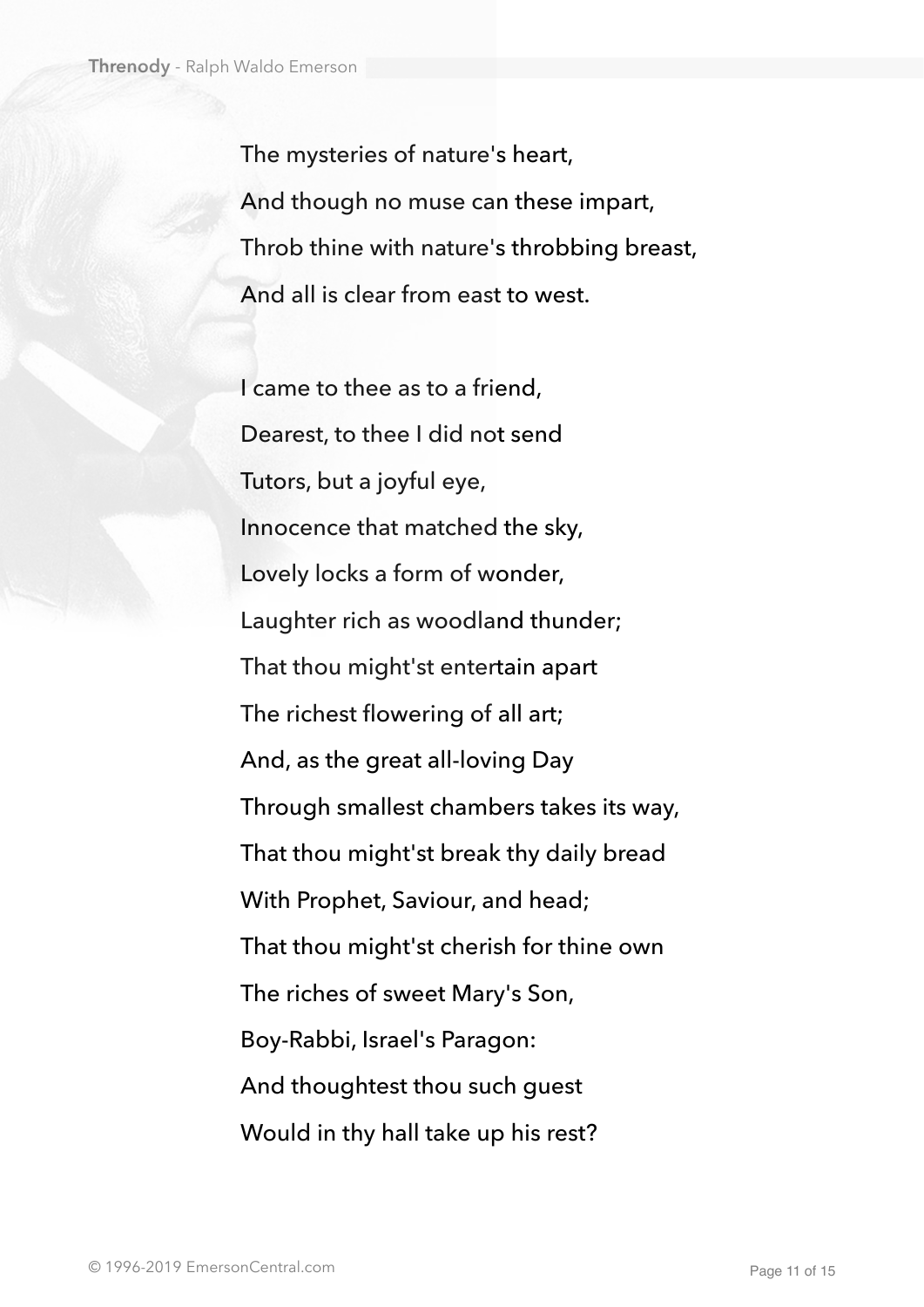Would rushing life forget its laws, Fate's glowing revolution pause? High omens ask diviner guess, Not to be conned to tediousness. And know, my higher gifts unbind The zone that girds the incarnate mind, When the scanty shores are full With Thought's perilous whirling pool, When frail Nature can no more, Then the spirit strikes the hour, My servant Death with solving rite Pours finite into infinite. Wilt thou freeze love's tidal flow, Whose streams through nature circling go? Nail the star struggling to its track On the half-climbed Zodiack? Light is light which radiates, Blood is blood which circulates, Life is life which generates, And many-seeming life is one, Wilt thou transfix and make it none, Its onward stream too starkly pent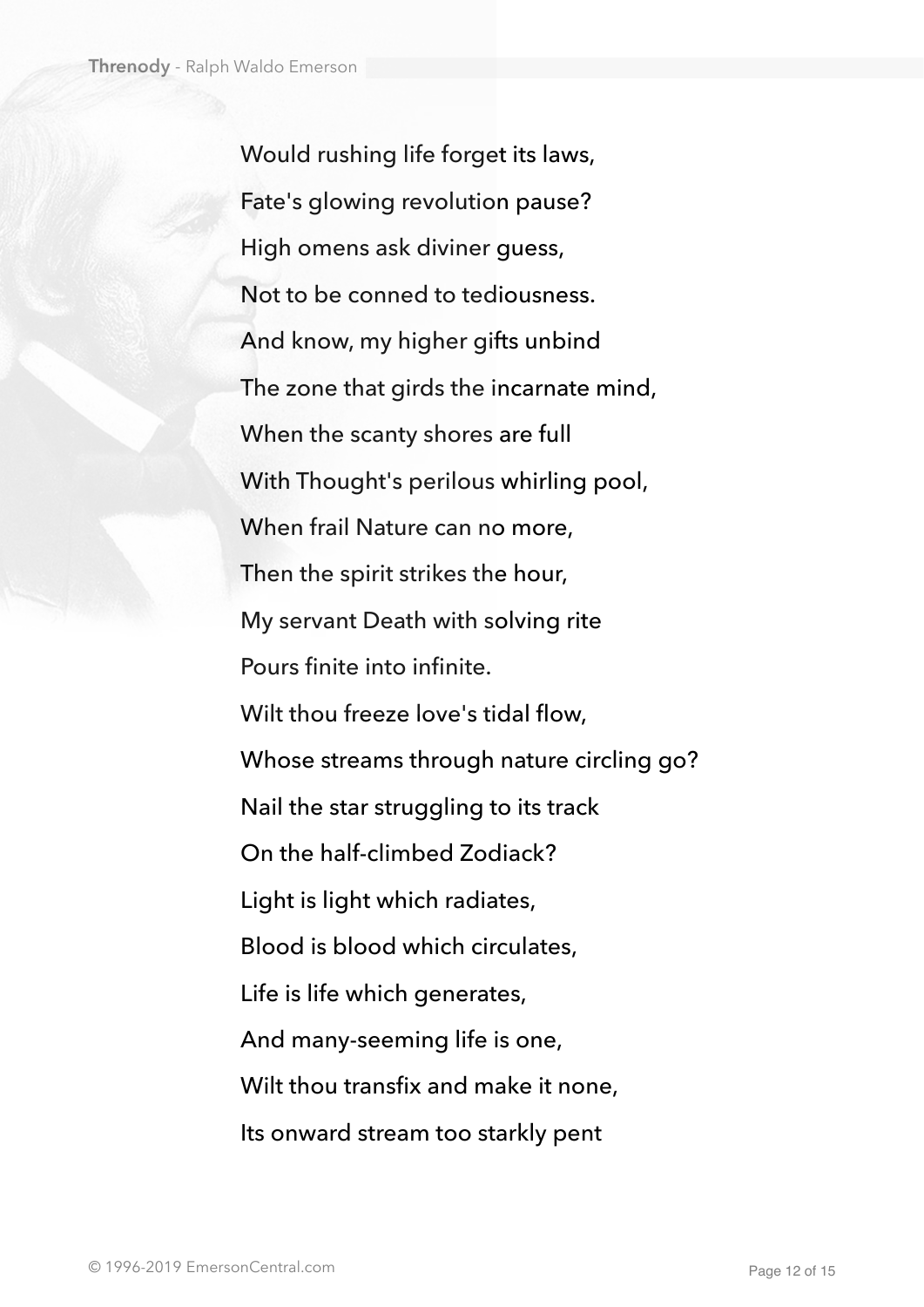## In figure, bone, and lineament?

Wilt thou uncalled interrogate Talker! the unreplying fate? Nor see the Genius of the whole Ascendant in the private soul, Beckon it when to go and come, Self-announced its hour of doom. Fair the soul's recess and shrine, Magic-built, to last a season, Masterpiece of love benign! Fairer than expansive reason Whose omen 'tis, and sign. Wilt thou not ope this heart to know What rainbows teach and sunsets show, Verdict which accumulates From lengthened scroll of human fates, Voice of earth to earth returned, Prayers of heart that inly burned; Saying, what is excellent, As God lives, is permanent Hearts are dust, hearts' loves remain,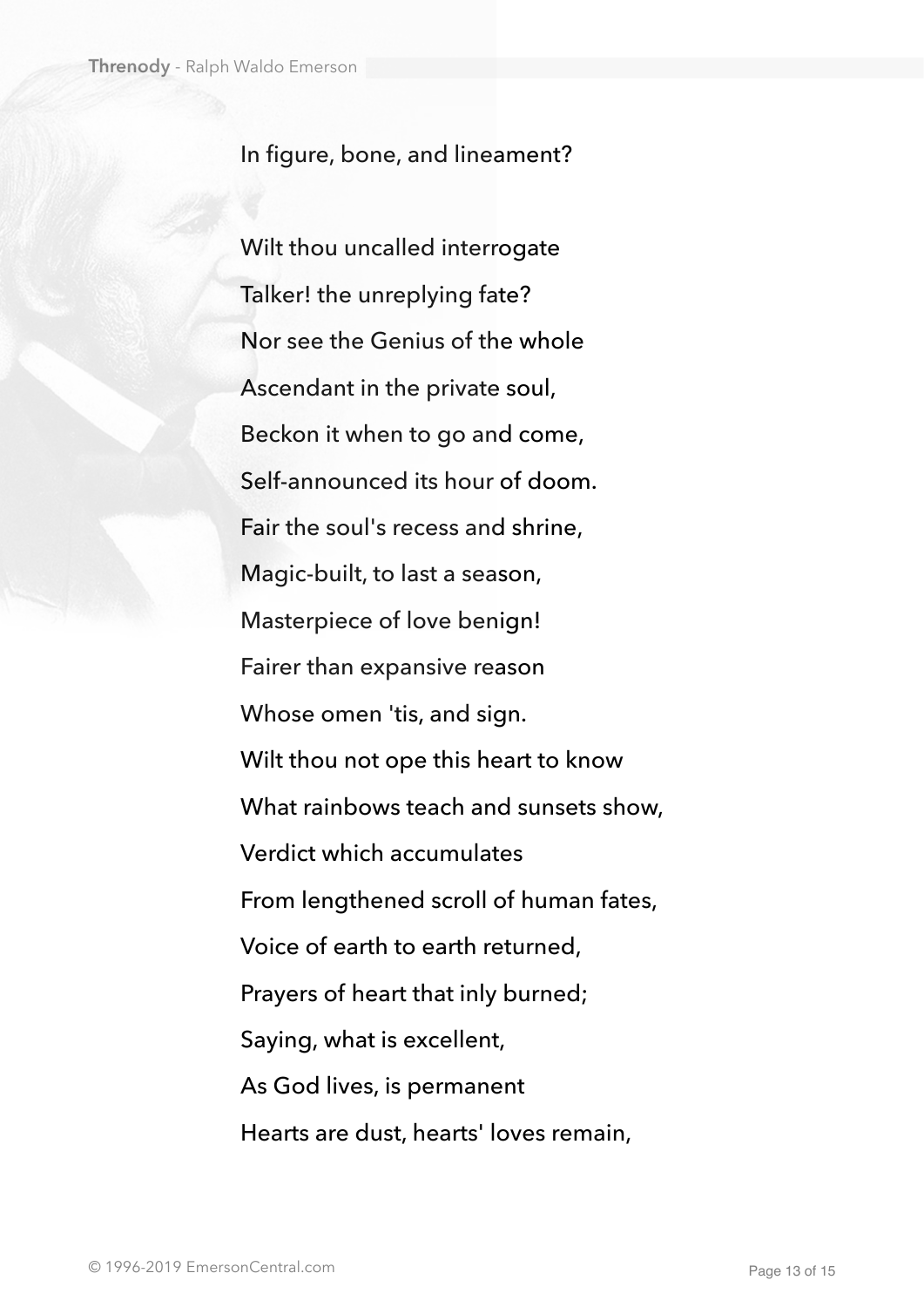Heart's love will meet thee again. Revere the Maker; fetch thine eye Up to His style, and manners of the sky. Not of adamant and gold Built He heaven stark and cold, No, but a nest of bending reeds, Flowering grass and scented weeds, Or like a traveller's fleeting tent, Or bow above the tempest pent, Built of tears and sacred flames, And virtue reaching to its aims; Built of furtherance and pursuing, Not of spent deeds, but of doing. Silent rushes the swift Lord Through ruined systems still restored, Broad-sowing, bleak and void to bless, Plants with worlds the wilderness, Waters with tears of ancient sorrow Apples of Eden ripe to-morrow; House and tenant go to ground, Lost in God, in Godhead found.